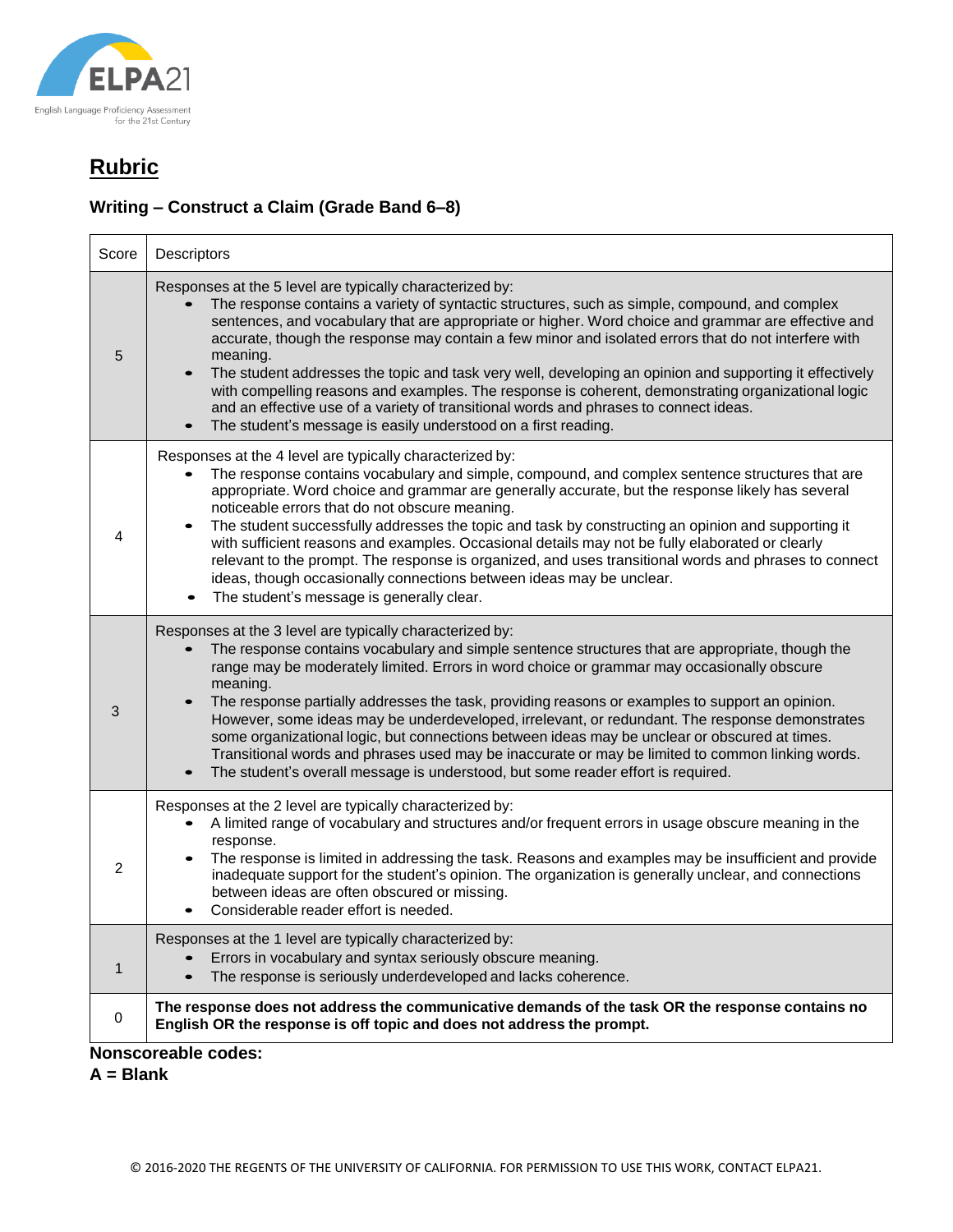

## **Writing – Respond to a Peer Email (Grade Band 6–8)**

| Score    | <b>Descriptors</b>                                                                                                                                                                                                                                                                                                                                                                                                                                                                                                                                                                                            |
|----------|---------------------------------------------------------------------------------------------------------------------------------------------------------------------------------------------------------------------------------------------------------------------------------------------------------------------------------------------------------------------------------------------------------------------------------------------------------------------------------------------------------------------------------------------------------------------------------------------------------------|
| 3        | Responses at the 3 level are typically characterized by:<br>The response contains vocabulary and simple, compound, and complex sentence<br>structures that are appropriate. Word choice and grammar are accurate, though the<br>response may contain a few noticeable errors that do not obscure the student's<br>meaning.<br>The student successfully addresses the topic and task by stating an opinion and<br>supporting it effectively with at least TWO sufficient reasons. Organizational logic is<br>clear throughout the response, and transitional words and phrases are used<br>appropriately.      |
| 2        | Responses at the 2 level are typically characterized by:<br>The response contains a narrow range of vocabulary and simple and compound<br>sentence structures that are largely appropriate. Errors in word choice and grammar<br>may occasionally obscure meaning.<br>The response is partially successful in addressing the topic and task. Reasons<br>supporting the student's opinion may be somewhat developed, occasionally redundant,<br>or unclearly connected to the main idea. Organizational logic and transitional words are<br>used in parts of the response, but some may be missing or obscure. |
| 1        | Responses at the 1 level are typically characterized by:<br>Limitations in vocabulary and sentence structures obscure meaning throughout the<br>response, though the response may contain some content relevant to the stimulus.<br>The response is underdeveloped and reasons are insufficient to support the student's<br>opinion. Connections among ideas are missing or obscure throughout the response,<br>interfering with meaning.                                                                                                                                                                     |
| $\Omega$ | The response does not address the communicative demands of the task OR the<br>response contains no English OR the response is off topic and does not address<br>the prompt.                                                                                                                                                                                                                                                                                                                                                                                                                                   |

**Nonscoreable codes:**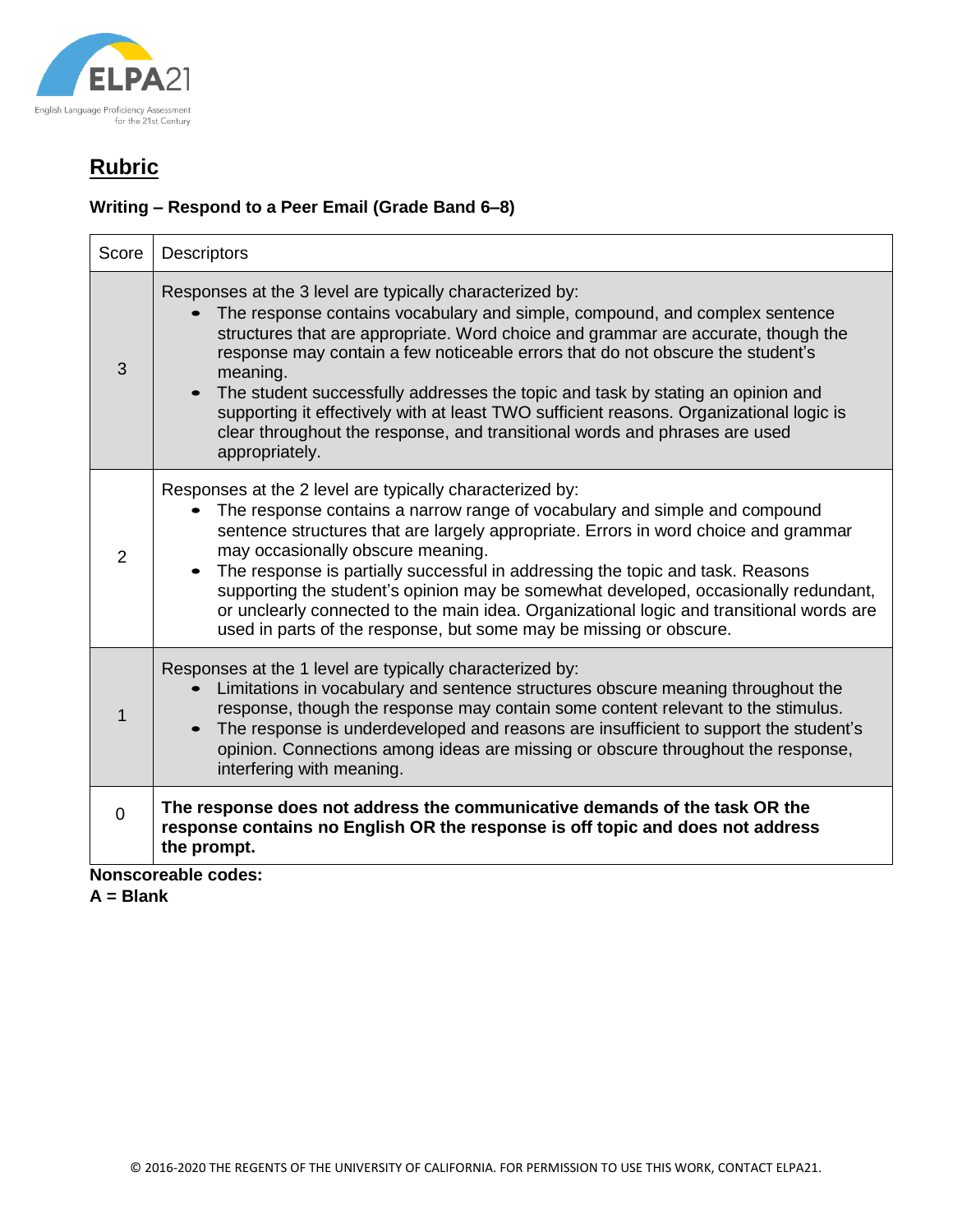

 $\overline{\phantom{a}}$ 

 $\blacksquare$ 

## **Writing – Storyboard (Grade Band 6–8)**

| Score | Descriptors                                                                                                                                                                                                                                                                                                                                                                                                                                                                                                                                                                                                                                                                                                                                                                                           |
|-------|-------------------------------------------------------------------------------------------------------------------------------------------------------------------------------------------------------------------------------------------------------------------------------------------------------------------------------------------------------------------------------------------------------------------------------------------------------------------------------------------------------------------------------------------------------------------------------------------------------------------------------------------------------------------------------------------------------------------------------------------------------------------------------------------------------|
| 5     | Responses at the 5 level are typically characterized by:<br>The response contains a variety of syntactic structures, such as simple, compound, and complex<br>sentences, and vocabulary that are appropriate to the pictures. Word choice and grammar are<br>effective and accurate, though the response may contain a few minor and isolated errors that do not<br>interfere with meaning.<br>The student addresses the topic and task very well by composing a narrative that is coherent and well<br>developed, using relevant information and specific details. The response is well-organized, using a<br>variety of transitional words and phrases to connect events and ideas in a logical sequence.<br>The student's message is easily understood on a first reading.                         |
| 4     | Responses at the 4 level are typically characterized by:<br>The response contains vocabulary and simple, compound, and complex sentence structures that are<br>appropriate to the pictures. Word choice and grammar are generally accurate, but the response likely<br>has several noticeable errors that do not obscure meaning.<br>The student successfully addresses the topic and task by composing a narrative that is coherent and<br>developed but occasional details may not be fully elaborated or clearly relevant to the prompt. The<br>response is organized, and uses transitional words and phrases to connect events and ideas in<br>sequence, though occasionally connections between ideas may be unclear.<br>The student's message is generally clear.                              |
| 3     | Responses at the 3 level are typically characterized by:<br>The response contains vocabulary and simple sentence structures that are appropriate, though the<br>range may be moderately limited. Errors in word choice or grammar may occasionally obscure<br>meaning.<br>The narrative partially addresses the task, using a few pieces of information or details from the<br>stimulus. However, some details may be underdeveloped, irrelevant, or missing from the response.<br>The response demonstrates some organizational logic, but connections between ideas may be<br>unclear or obscured at times. Transitional words and phrases used may be inaccurate or may be<br>limited to simple linking words.<br>The student's overall message is understood, but some reader effort is required. |
| 2     | Responses at the 2 level are typically characterized by:<br>A limited range of vocabulary and structures and/or frequent errors in usage obscure meaning in the<br>response.<br>The narrative is limited in response to the task. Development may be limited to the most basic<br>information, and details are irrelevant or missing. The organization is generally unclear, and<br>connections between ideas are often obscured or missing.<br>Considerable reader effort is needed.                                                                                                                                                                                                                                                                                                                 |
| 1     | Responses at the 1 level are typically characterized by:<br>Errors in vocabulary and syntax seriously obscure meaning.<br>The narrative is seriously underdeveloped and lacks coherence.                                                                                                                                                                                                                                                                                                                                                                                                                                                                                                                                                                                                              |
| 0     | The response does not address the communicative demands of the task OR the response contains no<br>English OR the response is off topic and does not address the prompt.                                                                                                                                                                                                                                                                                                                                                                                                                                                                                                                                                                                                                              |

#### **Nonscoreable codes:**